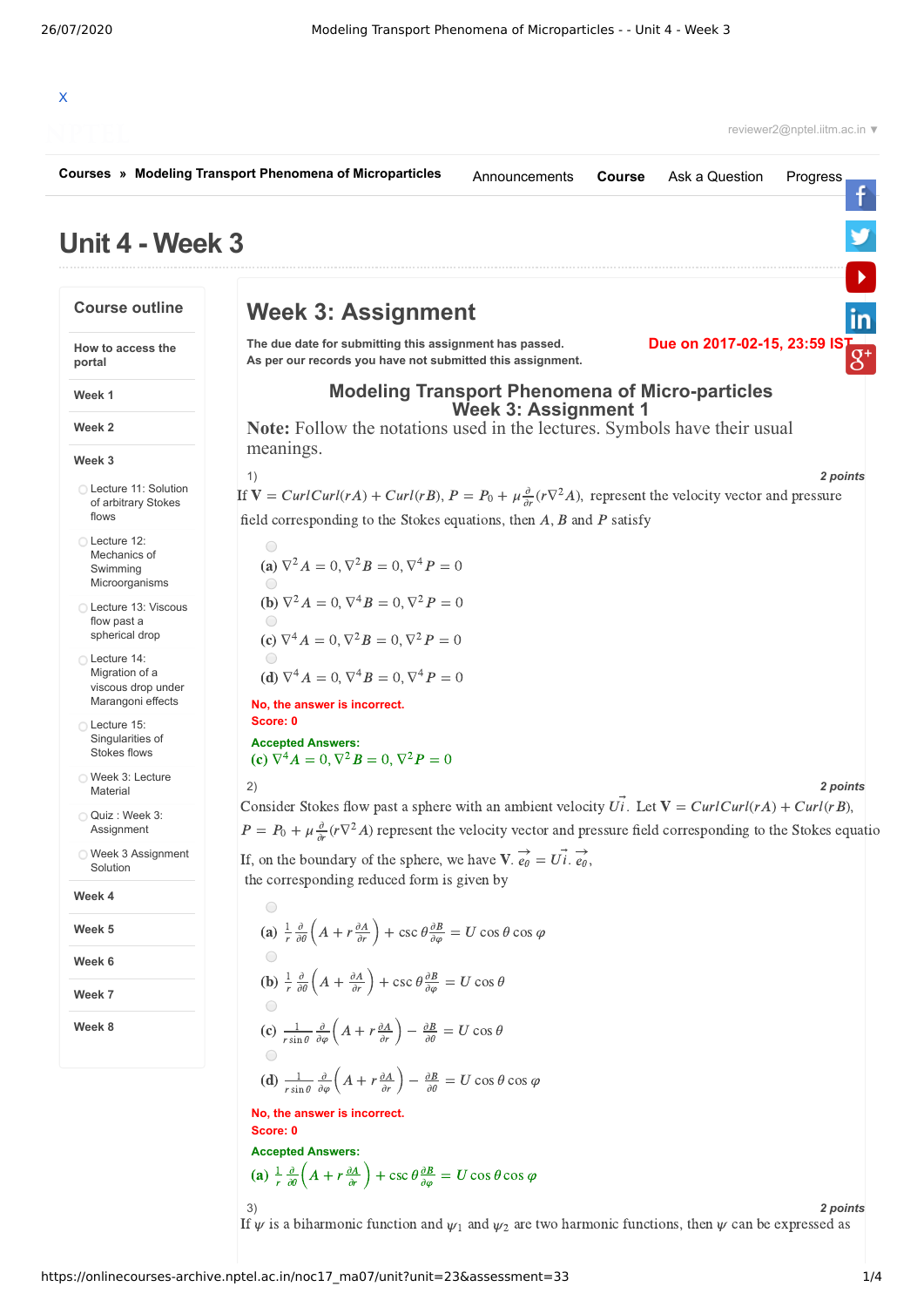## 26/07/2020 Modeling Transport Phenomena of Microparticles - - Unit 4 - Week 3

(a) 
$$
\psi = \psi_1 + \psi_2
$$
  
\n(b)  $\psi = \psi_1 + r\psi_2$   
\n(c)  $\psi = \psi_1 + r^2\psi_2$   
\n(d)  $\psi = \psi_1 + \frac{1}{r}\psi_2$   
\n**No, the answer is incorrect.**  
\n**Score: 0**  
\n**Accepted Answers:**  
\n(c)  $\psi = \psi_1 + r^2\psi_2$ 

 $\bigcirc$ 

4) *2 [points](https://www.youtube.com/user/nptelhrd)*

Consider flow past an elliptic drop of major radius  $a = 7$  cm and minor radius  $b = 5$  cm with surface the s denoted by  $\sigma$ . Let the fluid outside and inside the elliptic drop incur a normal stress  $\tau_{rr}^e$  and  $\tau_{rr}^i$  re[spectivel](https://www.linkedin.com/company/nptel/) If the viscosity ratio of inner fluid to the outer fluid of the elliptic drop is  $\mu = 2$ , then the normal strong  $\mathbf{S}^+$ at the boundary of the elliptic drop is given by

 $\bigcap$ (a)  $\tau_{rr}^e - 2\tau_{rr}^i = \frac{1}{5}\sigma$ 5 **(b)**  $\tau_{rr}^e - \tau_{rr}^i = \frac{1}{7}\sigma$ (c)  $\tau_{rr}^e - 2\tau_{rr}^i = \frac{2}{35}\sigma$ 35 (d)  $\tau_{rr}^e - 2\tau_{rr}^i = \frac{12}{35}\sigma$ 35 **No, the answer is incorrect. Score: 0 Accepted Answers:** (d)  $\tau_{rr}^e - 2\tau_{rr}^i = \frac{12}{35}\sigma$ 35

$$
5
$$

5) *2 points*

Consider the steady state heat conduction equation inside a sphere (with azimuthal axi-symmetry). Seek a solution of the form  $T(r, \theta) = \sum_{n=0}^{\infty} \left( a_n r^n + \frac{b_n}{r^{n+1}} \right) P_n(\cos \theta)$ .  $\frac{v_n}{r^{n+1}}$   $\Big)P_n($ If the far filed temperature is given by  $T(r, \theta) \sim T_{\infty} + T_{\infty} r^2 (3 \cos^2 \theta - 1)$ , then

6)  $\int_0^1 t^2$ ,  $0 < t < 5$  **2 points No, the answer is incorrect. Score: 0 Accepted Answers:** (a)  $a_0 = T_{\infty}, a_1 = T_{\infty}, a_2 = 2T_{\infty}, a_n = 0 \forall n \ge 3$ (**b**)  $a_0 = T_\infty$ ,  $a_1 = 0$ ,  $a_2 = 2T_\infty$ ,  $a_n = 0 \forall n \ge 3$ (c)  $a_0 = 0$ ,  $a_1 = T_{\infty}$ ,  $a_2 = 2T_{\infty}$ ,  $a_n = 0 \forall n \ge 3$ (d)  $a_0 = T_\infty$ ,  $a_1 = 0$ ,  $a_n = 0 \,\forall n \ge 2$ (**b**)  $a_0 = T_\infty$ ,  $a_1 = 0$ ,  $a_2 = 2T_\infty$ ,  $a_n = 0 \forall n \ge 3$ Consider the following function  $\psi(t) = \begin{cases} 0, & 5 \le t < 10 \end{cases}$ .  $\lceil t \rceil$ l<sup>(</sup>  $\left\{ \right\}$  $\Gamma$  $t^2$ , 0, 6,  $0 \le t < 5$  $5 \le t < 10$  $10 \leq t$ . If  $\psi(t) = f_1(t)H(t-0) + f_2(t)H(t-5) + f_3(t)H(t-10)$ , then (a)  $f_1(t) = -t^2$ ,  $f_2(t) = -t^2$ ,  $f_3(t) = 6t$ **(b)**  $f_1(t) = t^2$ ,  $f_2(t) = -t^2$ ,  $f_3(t) = 6$ (c)  $f_1(t) = t^2$ ,  $f_2(t) = -t^2$ ,  $f_3(t) = 6t$ (d)  $f_1(t) = -t^2$ ,  $f_2(t) = -t^2$ ,  $f_3(t) = -6t$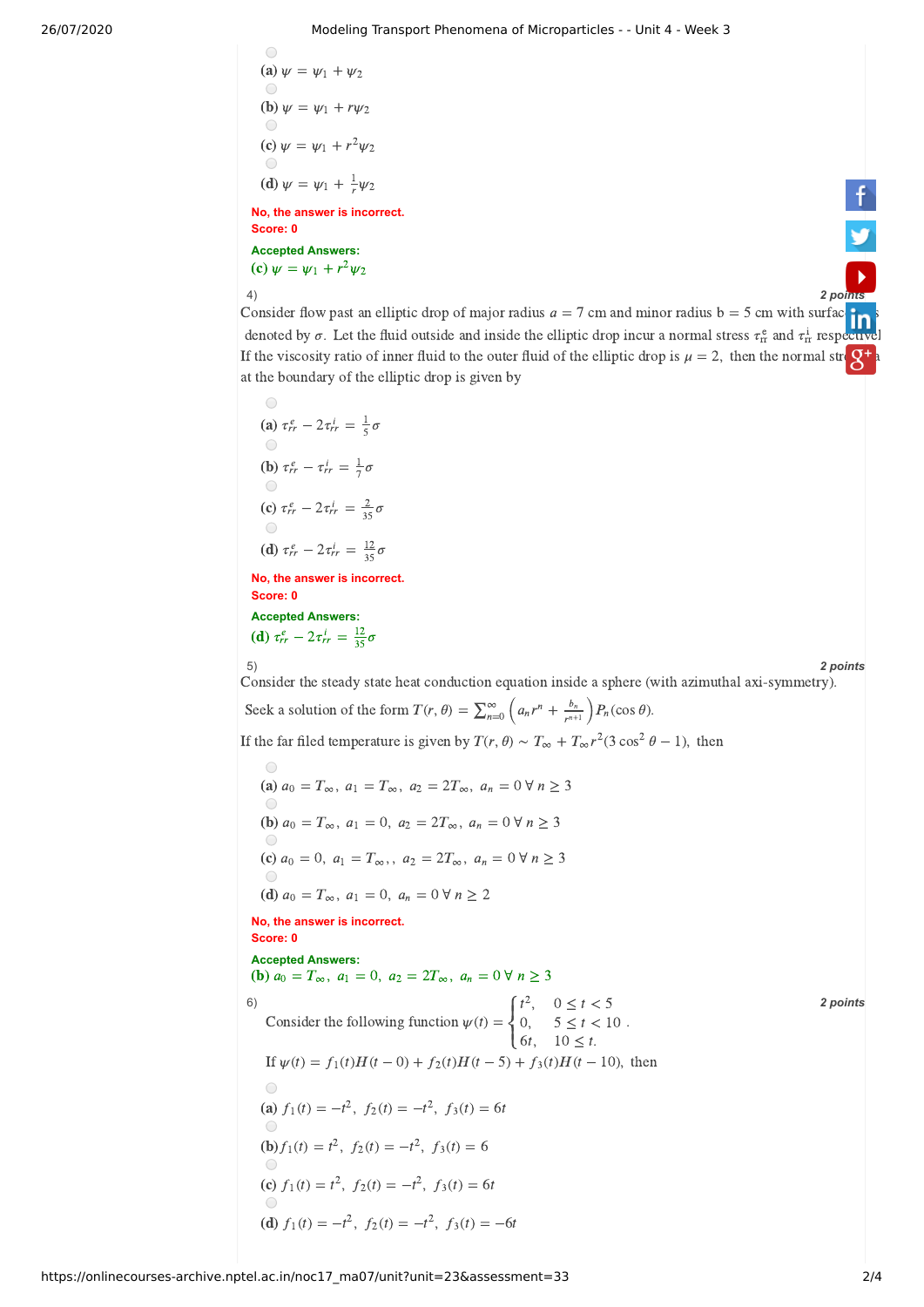26/07/2020 Modeling Transport Phenomena of Microparticles - - Unit 4 - Week 3

**No, the answer is incorrect. Score: 0 Accepted Answers:** (c)  $f_1(t) = t^2$ ,  $f_2(t) = -t^2$ ,  $f_3(t) = 6t$ 



7) *2 points* Consider a deformable spherical drop  $r = (1 + \epsilon \cos \theta)$ . On the boundary of the deformable spherical dro if we have  $-P_c + \left(\frac{1}{r^4} + \frac{1}{r^2}\right)U_c \cos \theta = \frac{2\lambda}{r}$ , where  $\lambda$  is a constant,  $\frac{1}{r^4} + \frac{1}{r^2}$  $\frac{1}{r^2}$   $U_c \cos \theta = \frac{2\lambda}{r}$ then the equation of the deformable drop is  $\bigcirc$ 

(a) 
$$
r \sim \left(1 + \frac{U_c}{\lambda} \cos \theta\right)
$$
  
\n(b)  $r \sim \left(1 - U_c \lambda \cos \theta\right)$   
\n(c)  $r \sim \left(1 + U_c \lambda \cos \theta\right)$   
\n(d)  $\sim \left(1 - \frac{U_c}{\lambda} \cos \theta\right)$ 

**No, the answer is incorrect. Score: 0 Accepted Answers:**

- (**d**) ~  $\left(1 \frac{U_c}{\lambda} \cos \theta\right)$ λ
- 8) Let  $g(x)$  be a function defined by  $g(x) = 1 + x + x^2$ ,  $x \in \mathbb{R}$ . 2 points
	- Then the value of the integral  $\int_{-\infty}^{\infty} g(x)\delta(x-2)$  is equal to −∞
	- $\bigcirc$  $(a) 7$  $\bigcap$  $(b)$  3  $\bigcirc$
- $(c)$  1  $\bigcirc$
- $(d)$  2

**No, the answer is incorrect. Score: 0 Accepted Answers:**

 $(a) 7$ 

9) *2 points* The fundamental solution of the Laplace equation in 3D coordinate system is given by

 $\bigcap$ (a)  $\frac{1}{4}$  $4\pi r$ **(b)**  $\frac{1}{2\pi}$ ln r  $2\pi$ (c)  $\frac{r}{2}$  $2\pi$ (**d**)  $\frac{1}{2\pi} r \ln r$  $2\pi$ **No, the answer is incorrect. Score: 0 Accepted Answers:** (a)  $\frac{1}{4}$  $4\pi r$ 10) *2 points* Consider the following functions **A** :  $\lim_{\sigma \to 0} \frac{1}{\sigma^2} e^{-t^2/2\sigma^2}$ , **B** :  $\lim_{\epsilon \to 0} \frac{1}{\sigma^2} \frac{\epsilon}{\epsilon^2}$ ,  $\frac{1}{\sigma\sqrt{2}\pi}e^{-t^2/2\sigma^2}$ , **B** :  $\lim_{\epsilon\to 0} \frac{1}{\pi} \frac{\epsilon}{t^2+\epsilon}$  $t^2+\epsilon^2$  $|x| > \frac{\epsilon}{2}$  $\mathbf{C}: \lim_{\epsilon \to 0} b(x, \epsilon)$  where  $b(x, \epsilon) = \begin{cases} 0, & |x| > \frac{\epsilon}{2} \\ \frac{1}{x}, & |x| < \frac{\epsilon}{2}. \end{cases}$  Then which of the above represent Dirac delta distrit  $|x| < \frac{2}{3}$ .  $\frac{1}{\epsilon}$ , 2 (a) Only  $A$  and  $B$  but not  $C$